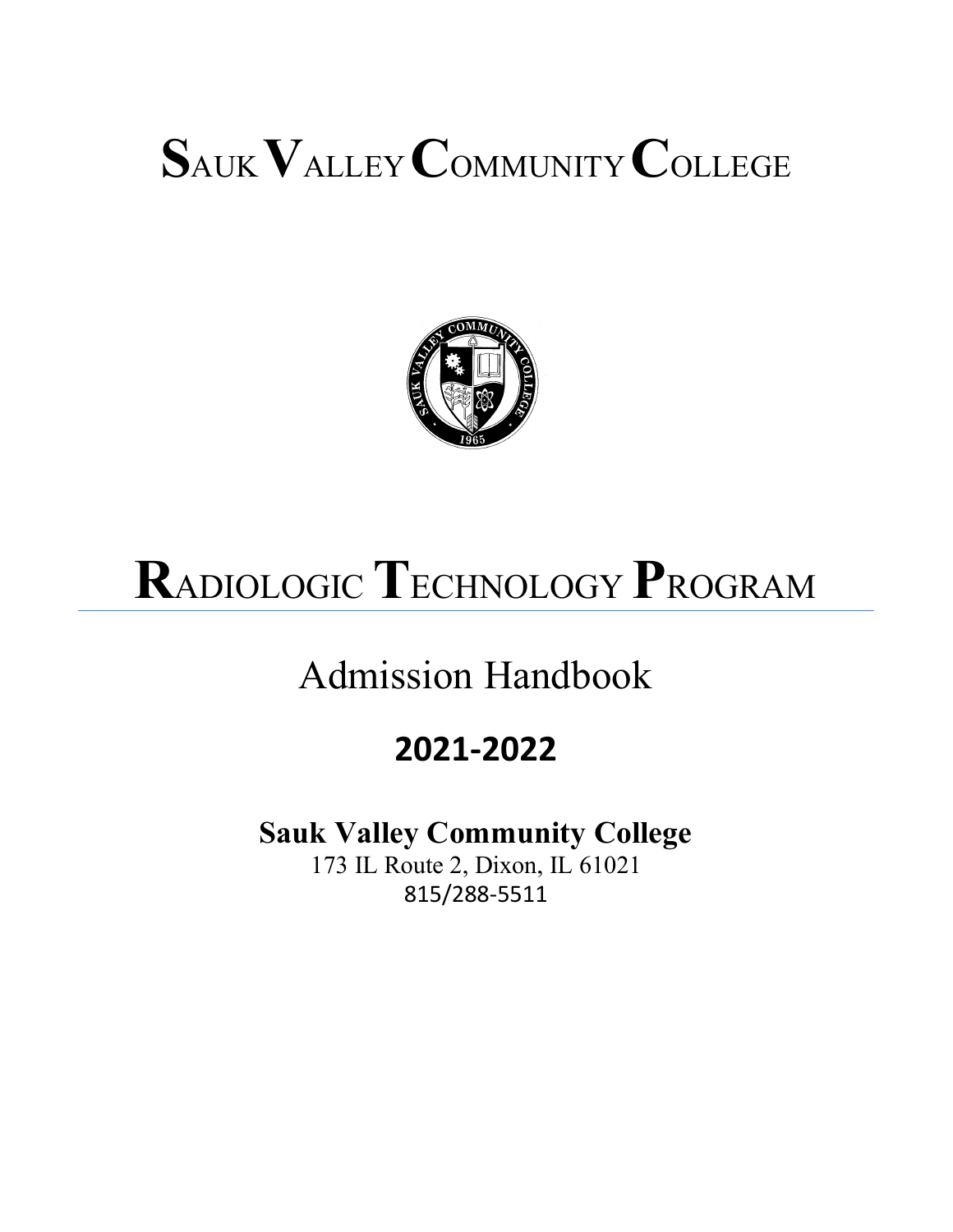## **TABLE OF CONTENTS**

| <b>RADIOLOGIC TECHNOLOGY POINT SYSTEM FOR CANDIDATE</b><br><b>EVALUATION</b> |     |
|------------------------------------------------------------------------------|-----|
|                                                                              |     |
|                                                                              |     |
| PROFESSIONAL LICENSING AND REGISTRATION REQUIREMENTS13                       |     |
|                                                                              |     |
|                                                                              | .14 |
| PLAGIARISM STATEMENT.                                                        |     |
| <b>NON-DISCRIMINATION IN EMPLOYMENT AND STUDENT RELATIONS15</b>              |     |
| <b>SEXUAL DISCRIMINATION AND SEXUAL MISCONDUCT POLICY (TITLE</b>             |     |
| $\mathbf{I}(\mathbf{X})$                                                     |     |
|                                                                              | 17  |
|                                                                              | 18  |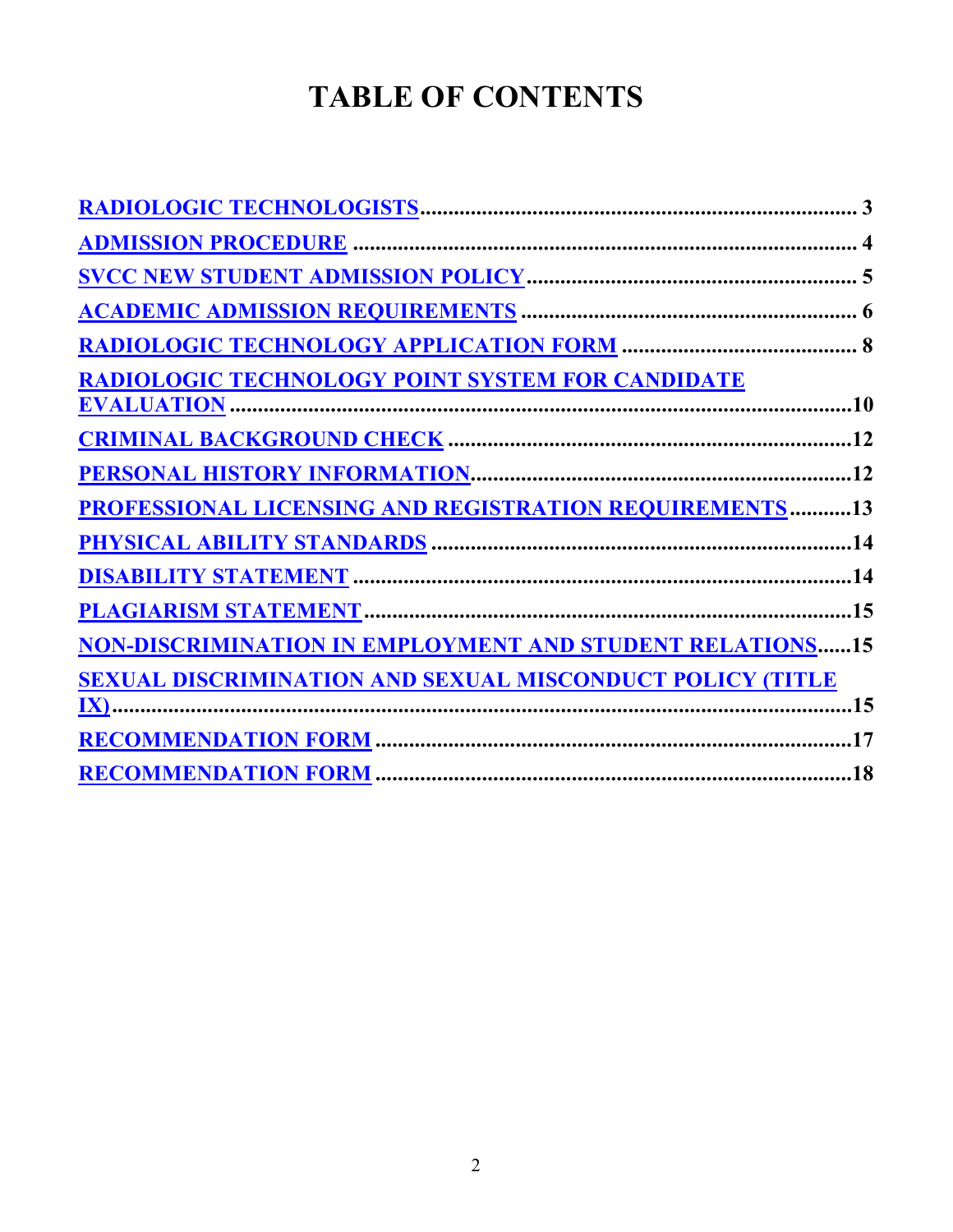## **RADIOLOGIC TECHNOLOGISTS**

<span id="page-2-0"></span>Radiographers perform diagnostic imaging exams, administer contrast media, and operate digital radiographic equipment to perform a variety of imaging procedures including diagnostic X-rays, CT scans, magnetic resonance imaging (MRI) exams, bone densitometry, mammography, cardiovascular interventional studies, and additional specialties in nuclear medicine, ultrasound and radiation therapy.

Salaries vary depending on education, training and experience. There are about 250,000 Radiologic technologists in the United States. About 61 percent of all jobs were in hospitals. Most other jobs were in offices of physicians; medical and diagnostic laboratories, including diagnostic imaging centers; and outpatient care centers.

Employment of radiologic technologists is expected to increase by about 13 percent from 2016 to, 2026, faster than the average for all occupations (Occupational Outlook Handbook from Bureau of Labor Statistics, current edition). As the population grows and ages, there will be an increasing demand for diagnostic imaging. With age comes increased incidence of illness and injury, which often requires diagnostic imaging for diagnosis. In addition to diagnosis, diagnostic imaging is used to monitor the progress of disease treatment.

Caring, dependability, and accuracy are some characteristics needed to be successful in this profession. Radiographers usually are expected to lift patients and give contrast in certain hospitals and/or specialty fields. The potential radiation hazards are minimal due to protection devices and strategies.

The Associate in Applied Science (AAS) degree in Radiologic Technology requires that the student complete 69.5 semester hours of general education and radiologic technology courses. Admission into the RAD classes is limited (with the exception of RAD 100) and students must meet certain criteria to apply (see application form checklist). This program admits 24 - 26 students each Fall semester. After acceptance into this program, classes follow a continuous 21-month curriculum (5 semesters – fall, spring, summer and fall, spring). Each student must receive a minimum grade of "C" in all radiologic technology courses. Upon degree completion, each student may apply to take the National Registry Exam and apply for a license to practice Radiography in the State of Illinois.

For further information on the profession or other imaging modalities, visit the following websites:

- American Registry of Radiologic Technologists www.arrt.org
- American Society of Radiologic Technologists [www.asrt.org](about:blank)
- Association of Collegiate Educators in Radiologic Technology www.acert.org
- Joint Review Commission on Education in Radiologic Technology www.jrcert.org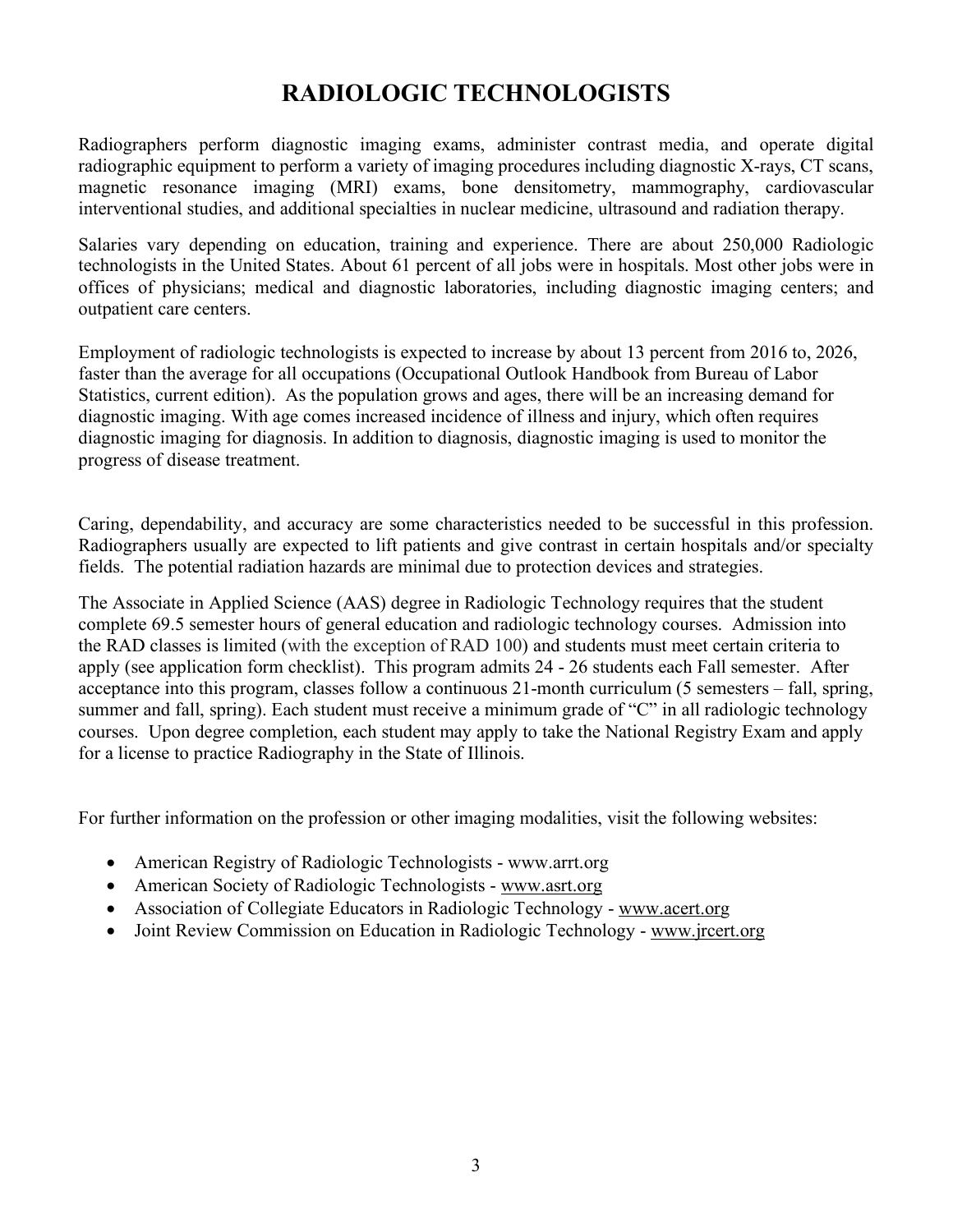### **ADMISSION PROCEDURE**

<span id="page-3-0"></span>Anyone interested in pursuing an AAS degree in Radiologic Technology must complete the following admission requirements by the designated deadline:

- Complete all required steps on the attached application form.
- Return the **fully completed** application form to the Health Professions Office.

The SVCC admission policy requirements and minimum Radiologic Technology Academic Admission Requirements must be completed by the priority deadline of March 1 of the year the applicant wishes to be admitted. This date is for in-district students or students that are a part of the Illinois Career agreement. A "point system" will be utilized to evaluate all qualified applicants. Once all eligible applicants have been evaluated and ranked, students will be admitted from the highest ranking to the lowest, until all spaces are filled. If there are more eligible candidates than there are spaces available, a waiting list will be developed. June  $1<sup>st</sup>$  is a second deadline for applications. The applicants for this deadline are considered for admission in the program if there are not enough applicants from the March  $1<sup>st</sup>$  deadline to fill the 24 - 26 available seats. Generally, the seats are filled and the June  $1<sup>st</sup>$  deadline applicants are not considered for immediate admission. The June  $1<sup>st</sup>$  applicants do receive a bonus point for the following year for filing an application by that deadline.

The Admissions Committee reserves the right to include Cumulative Grade Point Average (CGPA) as a part of the admission process. Students who have a CGPA below 2.5 do not qualify for admission. Students not qualifying for admission may choose to complete CSS 100 Student Success Skills with a "C" or better prior to applying to the RAD program. Following completion of CSS 100, you are not qualified for admission if your CGPA remains below 2.5.

Students who were not selected in the year of their initial application, but who wish to be considered for the next application year, **must reapply** by completing a new academic plan with the Radiology advisor (Ext. 390) and returning a reapplication form available in the Health Professions Office before the designated deadline.

The SVCC Radiologic Technology program does not accept advanced placement students who have completed a portion of another Radiologic Technology program. Sauk Valley Community College is only able to ensure that all appropriate topics and competencies are covered in its own curriculum. Therefore, students with prior education are welcome to apply to the program, but will need to complete it in its entirety.

#### **In all cases, the decision to admit an applicant rests with the Admissions Committee**.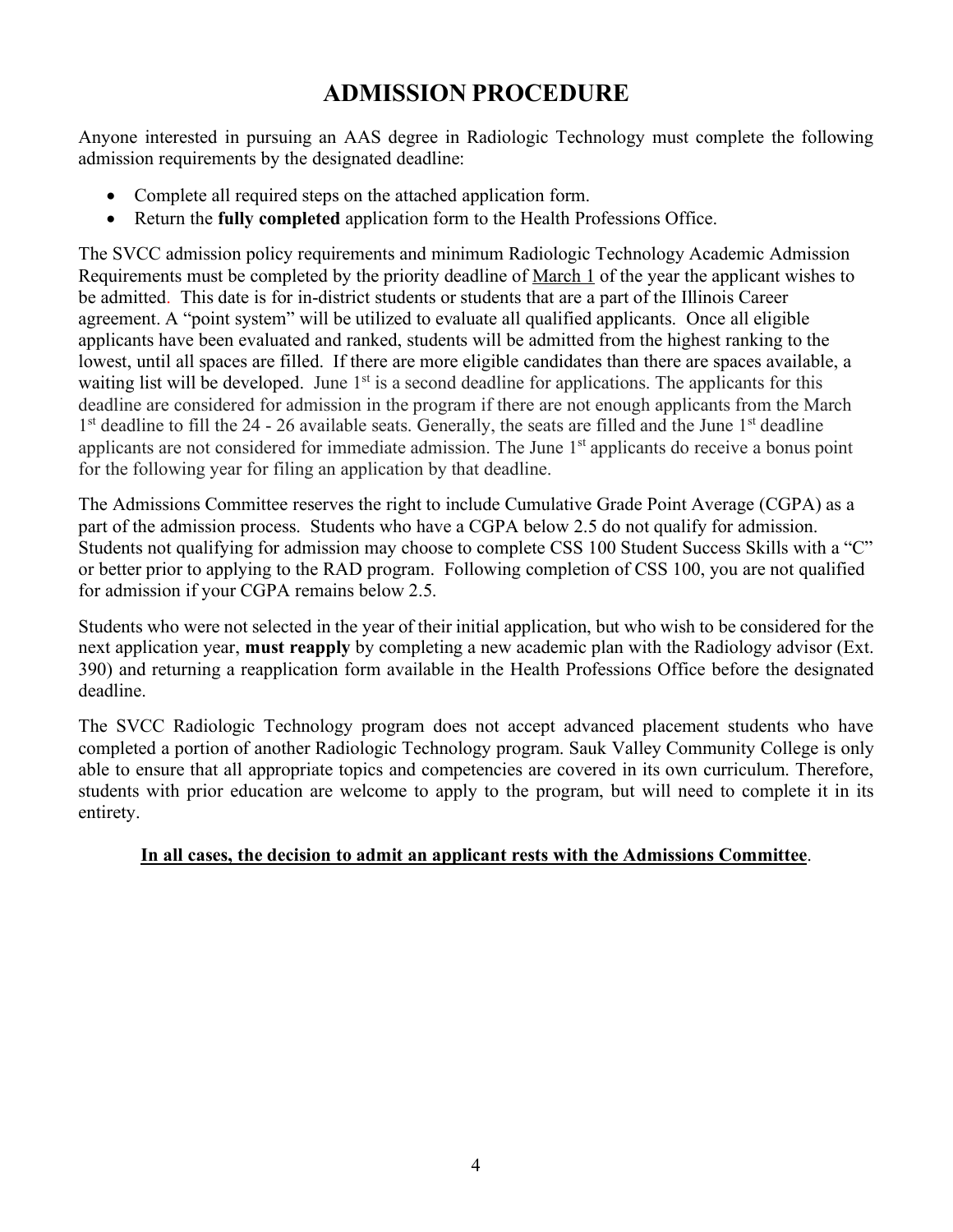## <span id="page-4-0"></span>**SVCC New Student Admission Policy**

New part-time and full-time students are expected to follow the procedure outlined below:

- 1. STUDENT INFORMATION FORM: Students must submit a completed Sauk Valley Community College Student Information Form. This form may be obtained from Admissions and Records, located on the first floor of the college or at [www.svcc.edu/enroll](about:blank)
- 2. TRANSCRIPTS:
	- a. High School/GED. Submit transcripts of a high school record or the equivalent to Admissions and Records.
	- b. College/University. Sauk will accept credits earned at other Department of Education regionally accredited institutions. Official transcripts **MUST** be submitted through an authorized electronic method or in a sealed envelope from the issuing institution. Students must also submit a **Transcript Evaluation Request** form to the Admissions and Records. Upon complete evaluation, students will be notified in writing of course articulation.
- 3. SATISFY THE PLACEMENT POLICY: All degree and certificate seeking students must have a valid option completed prior to registration.
	- SVCC Placement Test Results
		- o ALEKS (no longer offered as of 2020)
		- o Accuplacer (English and/or Math)
	- ACT Scores
		- o Individual scores in the areas of English/Writing and Mathematics.
	- SAT Scores
		- o Evidence Based Reading/Writing and/or Math Scores.
	- Review of credit already earned at any accredited college or university including SVCC (including credit for prior experience).
	- Review of high school transcripts.
	- GED Composite Scores.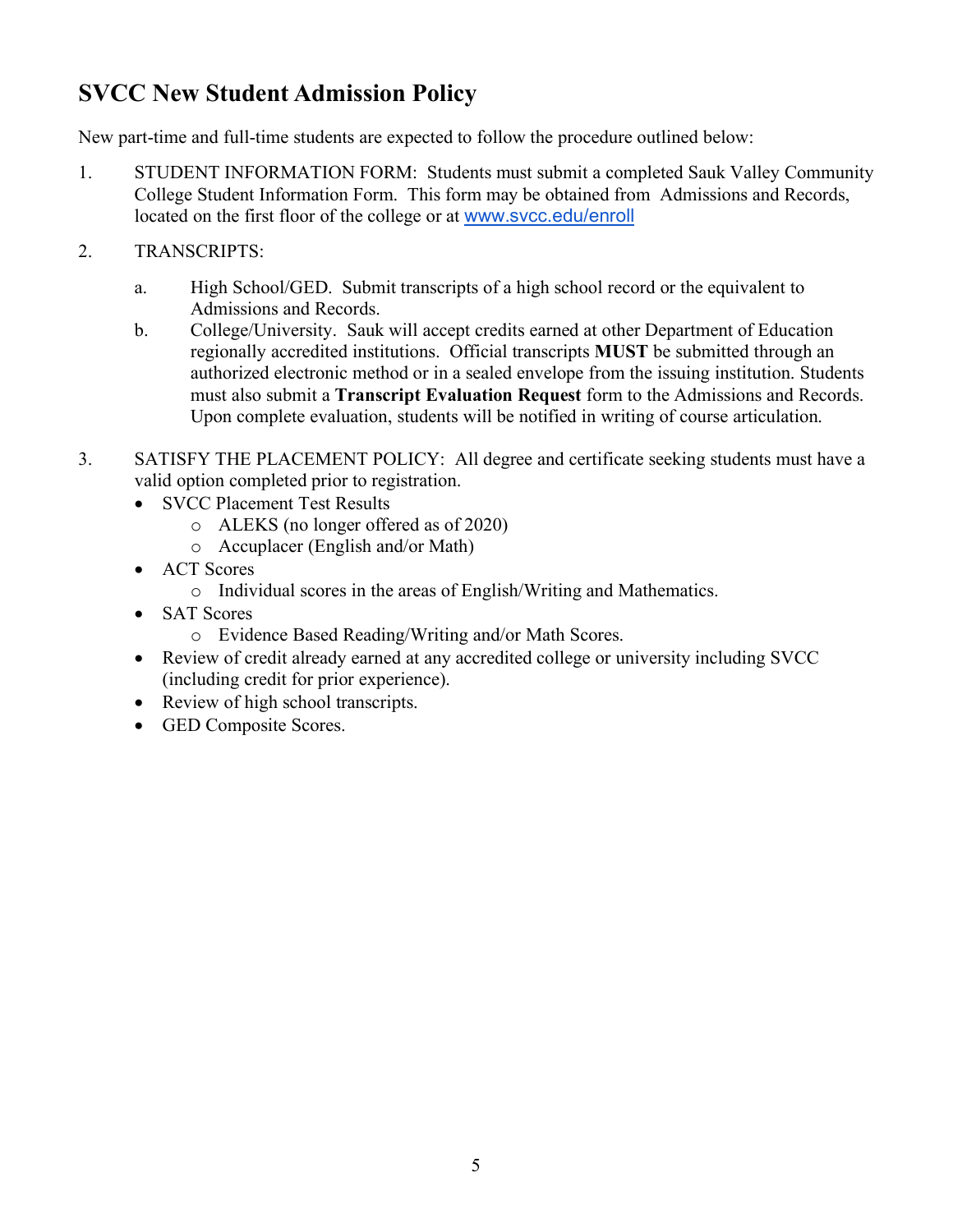## **ACADEMIC ADMISSION REQUIREMENTS**

#### <span id="page-5-0"></span>**The following academic criteria must be satisfied before an applicant will be considered for admission to the program:**

**English Language Arts** (One of these following criteria must be met. Any valid standard of proficiency listed below can be utilized to apply.)

- Placed into ENG 101 using any approved valid placement option (see page 5).
- Completed ELA 099 (formerly ENG 099) or ENG 101 with a grade of "C" or higher.
- Completed an equivalent English course at another college or university with a grade "C" or higher.

**Mathematics** (One of these following criteria must be met. Any valid standard of proficiency listed below can be utilized to apply.)

- Placed into MAT 081, MAT 106 or higher, or its equivalent using any approved valid placement option (see page 5).
- Completed MAT 075, MAT 078 , MAT 081, MAT 076, OR *initial* approved Rad Tech general education math course with a grade of "C" or better
- Completed an equivalent math course at another college or university with a grade "C" or better.
- Completed two semesters of high school algebra with a "C" or better within the last three years OR completed through Completed Common Core 1 with a "C" or better within the last three years

**Biology -- Anatomy and Physiology** (One of these following criteria must be met. Any valid standard of proficiency listed below can be utilized to apply. Multiple attempts at anatomy and physiology may be a factor in the admission process.)

- Completed *BIO 108* or *BIO 109* or *BIO 110* with a grade "C" or better (initial general education course completed)
- Completed two semesters (One year) of high school *Anatomy and Physiology* with a "C" or better within the last five years.
- Completed an equivalent Anatomy and Physiology course at another college or university with a grade "C" or better

#### **Other Academic Requirements:**

A minimum of SIX hours of earned college credit from the General Education Courses listed with at least an **overall GPA of 2.5 or higher** OR, for students without any earned college credit (exception high school dual credit program), application within two years of high school with an ACT or SAT score in the 45th percentile, overall high school CGPA of 2.5 or higher, grades of C or better in four semesters (two years) of high school laboratory sciences, and grades of C or better for two semesters (one year) of high school algebra or Common Core Math 1.

#### **Other Selection Requirements:**

- Students who wish to apply to the Radiologic Technology program *MUST* attend a RAD TECH informational meeting. Meetings are held once a month. Please call Admissions & Records or Academic Advising at 815-835-6354 or 815-835-6273 to register for the information meeting.
- Assessment Technologies Inc. (ATI) valid printout for the TEAS test. Go to [www.atitesting.com](about:blank) to set up an account for testing at SVCC. After the account has been established, contact the SVCC Testing Center (815-835-6530) to schedule the test date. A test fee is required.
- Students must meet with the Radiologic Technology advisor (Mandy Aldridge 815-835-6390) in order to create the academic progression plan required for program application.
- Submit required paperwork including program application, TEAS score, two forms of recommendation, and academic progression plan.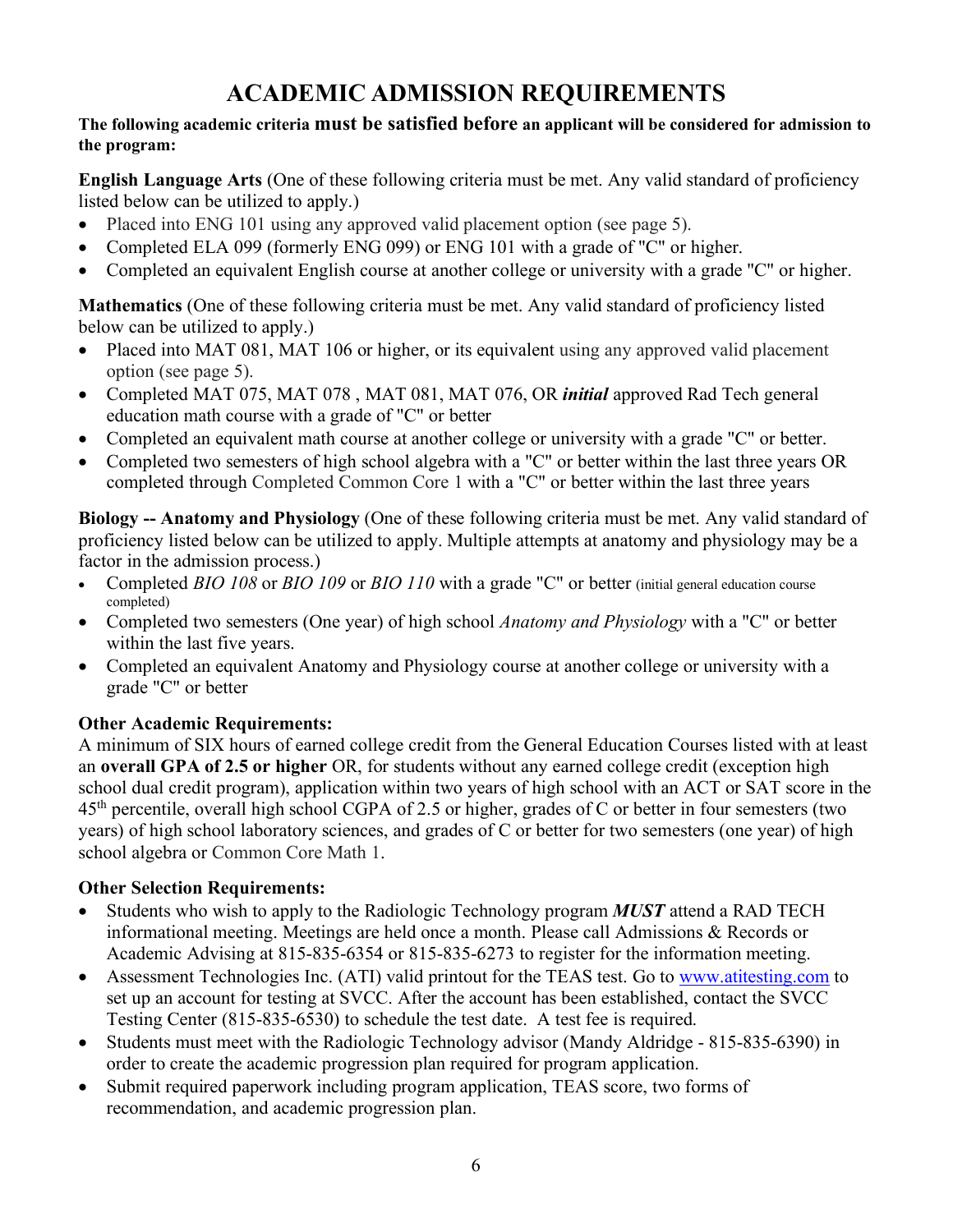### **Associate in Applied Science in Radiologic Technology**

The Radiologic Technology program contains both general education courses and Radiology Technology courses. RAD 101 and above CANNOT be taken until a student is formally accepted into the program.

### **General Education Courses**

*Students are encouraged to complete general education courses prior to acceptance into the program*.

| <b>ORIENTATION</b> (1 credit hour)                                            |                     |
|-------------------------------------------------------------------------------|---------------------|
| <b>FYE 101 First Year Experience</b>                                          | (1)                 |
| <b>COMMUNICATIONS (6 credit hours)</b>                                        |                     |
| <b>ENG 101</b>                                                                |                     |
| AND ENG 103 or COM 131                                                        | (6)                 |
| <b>SOCIAL and BEHAVIORAL SCIENCES (3 credit hours)</b>                        |                     |
| PSY 103 Introduction to Psychology (recommended)                              | (3)                 |
| <b>MATHEMATICS (3 or 4 credit hours)</b>                                      |                     |
| MAT 106 (Applied Math)                                                        |                     |
| <b>OR</b> MAT 121 (College Algebra) or higher                                 | $(3 \text{ or } 4)$ |
| The following math courses do not fulfill this requirement: MAT 115, 110, 111 |                     |
| LIFE SCIENCE (4-8 credit hours)                                               |                     |
| <b>BIO 108</b>                                                                | (4)                 |
| <b>OR</b>                                                                     |                     |
| <i>*BIO 109 Human Anatomy and Physiology I AND</i>                            | (4)                 |
| **BIO 110 Human Anatomy and Physiology II                                     | (4)                 |

**\*Prerequisite for BIO 109:** Two yrs of high school biology & one yr of high school chemistry with a grade of "C" within the last five years, OR BIO 105 or 108 with a grade of "C" or higher and CHE 102 or CHE 103 or CHE 105 with a grade of "C" or higher.

\*\*Prerequisite for BIO 110: BIO 109 with a grade of "C" or better

*Courses that are italicized WILL NOT satisfy university general education requirements in transfer.*

#### **ADDITIONAL PROGRAM REQUIREMENT (3.5 credit hours)**

*These courses must be completed with a grade of C or higher prior to starting the first semester of RAD courses.* 

NRS 116 Medical Terminology for Health Careers \_\_\_\_\_ (3)

RAD 100 Introduction to Radiologic Technology (0.5) This course helps to inform students of the healthcare profession prior to starting the program. (Offered summer, fall, spring)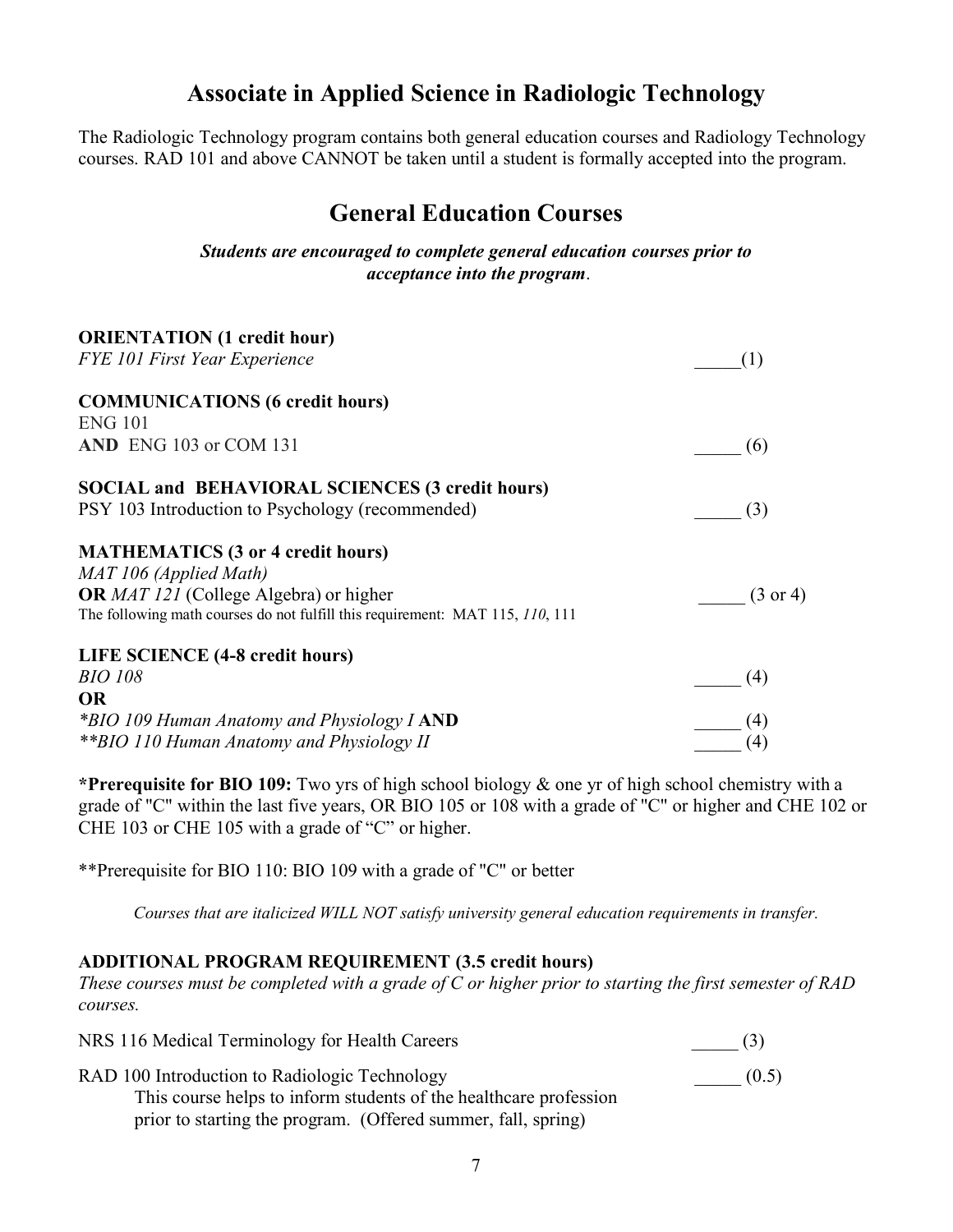## **Radiologic Technology Application Form**

<span id="page-7-0"></span>Priority application deadline for Fall semester: **MARCH 01\***. \*Additional application deadline of June 1 (as space allows).

| Name      | ID #                              |           |
|-----------|-----------------------------------|-----------|
| Address   | City                              | State/Zip |
| Telephone | Year applying for admission: Fall |           |

**\*Radiologic Technology students are only admitted in the Fall semester each year. The number of students that can be admitted to the Radiologic Technology Program is limited. Acceptance to the program will be given via SVCC email account.** 

Indicate with a check the following requirements that have been completed. All requirements must be completed prior to applying to the program.

| $\overline{1}$ . | SVCC Student Information Form completed and on file in Admissions and Records.<br>Filed official high school or GED transcript in the admissions office recommended                                                                                                                                                                                                                                                                                                                                                                                                     |
|------------------|-------------------------------------------------------------------------------------------------------------------------------------------------------------------------------------------------------------------------------------------------------------------------------------------------------------------------------------------------------------------------------------------------------------------------------------------------------------------------------------------------------------------------------------------------------------------------|
| 2.               | Official transcript filed and evaluated from any other school(s) attended beyond high school.                                                                                                                                                                                                                                                                                                                                                                                                                                                                           |
| $\overline{3}$ . | Attended Radiology Technology Information Meeting. Date:                                                                                                                                                                                                                                                                                                                                                                                                                                                                                                                |
| 4.               | Academic Plan completed with Radiologic Technology Advisor, 815-835-6390:                                                                                                                                                                                                                                                                                                                                                                                                                                                                                               |
| 5.               | Date:<br>Date: TWO Recommendation Forms filed.<br>Each form must be completed by someone outside of your family/friends. These<br>recommendations MUST be mailed directly to the Health Professions Office.                                                                                                                                                                                                                                                                                                                                                             |
| 6.               | English Language Arts Proficiency: one of the following criteria must be met. Any valid<br>standard of proficiency listed below can be utilized to apply.                                                                                                                                                                                                                                                                                                                                                                                                               |
|                  | • Unweighted high school Cumulative Grade Point Average<br>Unweighted CGPA Course Placement<br>GED Composite Score<br>Placement Test: Circle one<br>$\bullet$<br>SVCC Writing/ACT/SAT Results from another college or university<br>Test Score: Course Placement:<br>ELA 099 (formally ENG 099) or ENG 101 with a grade of "C" higher<br>Course: Course: Course: Course: Course: Course: Course: Course: Course: Course: Course: Course: Course: Course: Course: Course: Course: Course: Course: Course: Course: Course: Course: Course: Course: Course: Course: Course |
|                  | Equivalent English course at another college or university with grade or "C" or higher<br>$\bullet$                                                                                                                                                                                                                                                                                                                                                                                                                                                                     |
|                  | Course: Course: Course: Course: Course: Course: Course: Course: Course: Course: Course: Course: Course: Course: Course: Course: Course: Course: Course: Course: Course: Course: Course: Course: Course: Course: Course: Course                                                                                                                                                                                                                                                                                                                                          |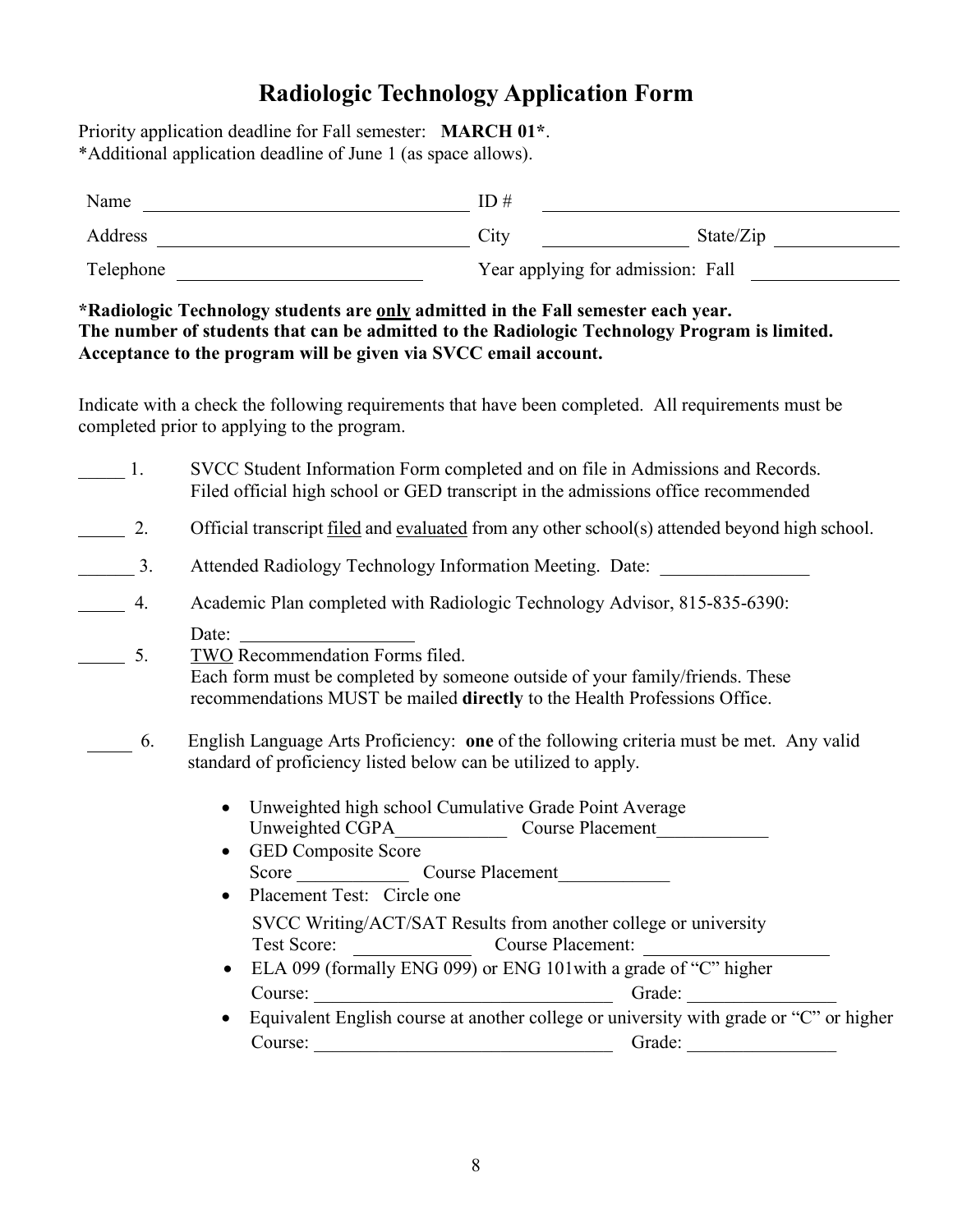7. Math Proficiency: **one** of the following criteria must be met. Any valid standard of proficiency listed below can be utilized to apply. The highest-level point value standard will be used.

|                                      | Unweighted CGPA Course Placement                                                      |        |
|--------------------------------------|---------------------------------------------------------------------------------------|--------|
| <b>GED Composite Score</b>           |                                                                                       |        |
|                                      | Score Course Placement                                                                |        |
|                                      | Two semesters of high school algebra OR completed                                     |        |
| through Common Core Math 1**         |                                                                                       | Grade: |
| $\bullet$                            | MAT 075, 076, 078, 081 or initial approved Rad Tech general education math            |        |
| course with a grade of "C" or higher |                                                                                       |        |
| Course                               |                                                                                       | Grade: |
|                                      | Equivalent Math Course at another college or university with a grade of "C" or higher |        |
| Course                               |                                                                                       | Grade: |
| equivalent)                          | SVCC Math/ACT/SAT: (Must place into MAT 081 or MAT 106 or higher or its               |        |

SVCC Placement Test Score:

- 8. Biology Anatomy and Physiology: **one** of the following criteria must be met. Any valid standard of proficiency listed below can be utilized to apply. The highest-level point value standard will be used. Multiple attempts at Anatomy and Physiology may be a factor in the admission process.
	- Two semesters of high school anatomy and physiology\*\* Grade:
	- BIO 108, 109 or 110 with a grade of "C" or better\*\*\* Grade:
	- Equivalent Anatomy and Physiology course at another college or university with a grade "C" or higher.

Course Grade:

\*\* completed within last 5 years, with a "C" or better \*\*\*initial general education course completed

Complete TEAS (Test for Essential Academic Skills) test. Attach printed copy of summary results (front page) to this application. Date: \_\_\_\_\_\_\_\_\_\_\_\_\_\_\_\_\_\_\_\_\_\_\_\_\_\_\_\_\_\_\_\_

#### 10. **Course requirements**

9.

All students applying must also fulfill certain course requirements by the deadline. Students with accumulated college credit must complete section A. Students applying without accumulated college credit and within 2 years of high school graduation must complete section B.

#### A. **Students with Earned College Credit:**

A minimum of six (6) college credits must be completed from the following listed courses by screening deadline with at least an **overall 2.5 grade point average or higher**.

\*\*If you are participating in the cooperative program through Blackhawk East, IVCC, Rock Valley or Highland (circle one), please enter course equivalents from that college below.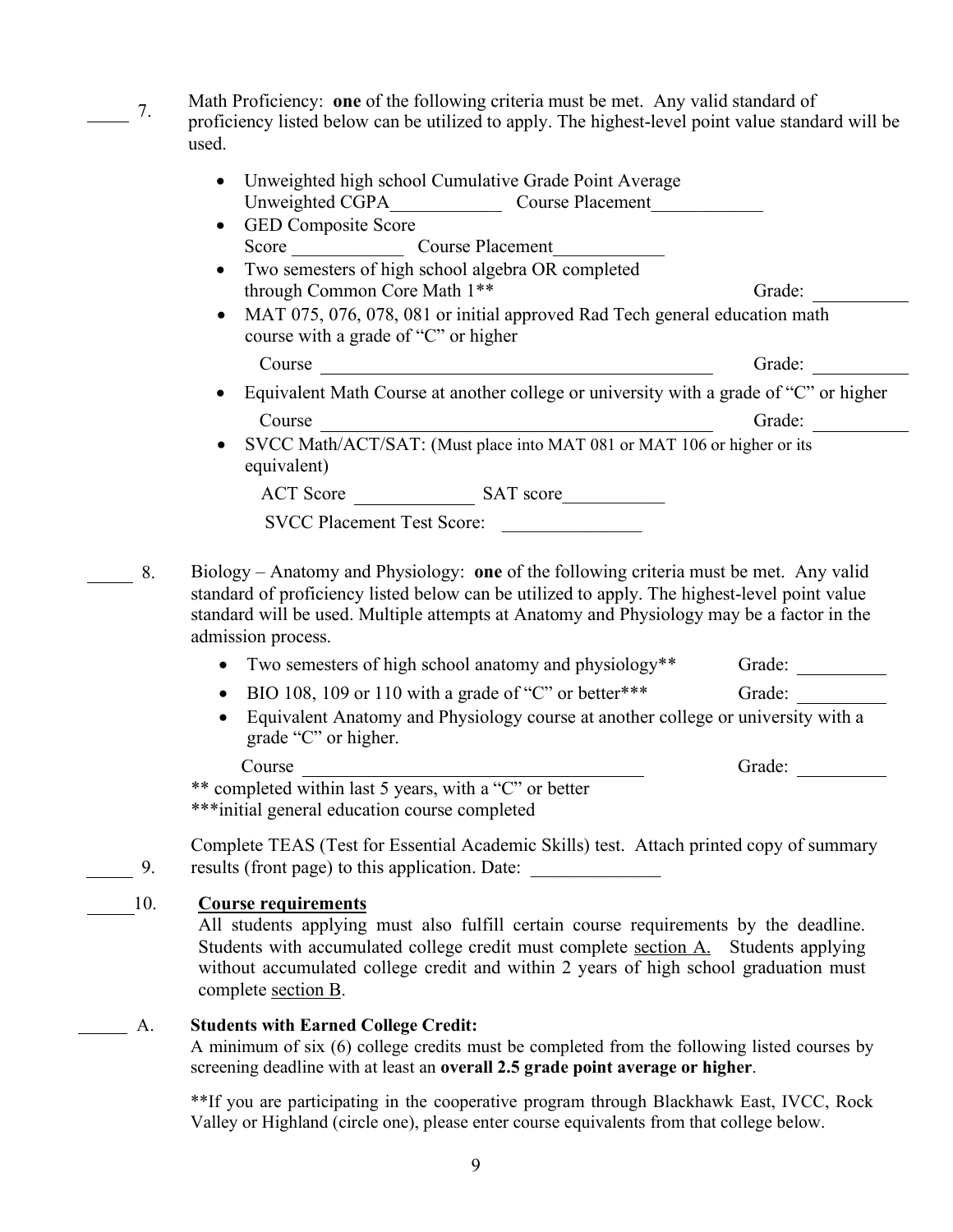| Orientation                             |                                          |
|-----------------------------------------|------------------------------------------|
| FYE 101 or PSY 100                      |                                          |
| Communications                          |                                          |
| *** ENG 101<br>(3)                      | Life Science                             |
| ***COM 131 or *** ENG 103               | ***BIO 108<br>(4)                        |
| or *** $ENG$ 111<br>(3)                 | OR                                       |
| Social and Behavioral Science           | ***BIO 109 and ***BIO 110<br>(4)         |
| PSY 103 recommended<br>(3)              | (4)                                      |
| (see SVCC catalog for approved courses) |                                          |
|                                         | ***A grade of "C" or better is required. |
| Mathematics                             |                                          |
| ***MAT 106 or MAT 121<br>(4)            |                                          |
| or higher (excluding MAT 110, 111, 115) |                                          |
|                                         |                                          |

Classes which **DO NOT** count toward the six college credits include: ENG 091, 099, ELA 095, 099, RDG 095, 098, MAT 070, 072, 074, 075, 076, 080, 081 or their equivalencies from other colleges.

B. Students Without Earned College Credit (exception-high school dual credit program): Application within 2 years of high school SAT or ACT score in the 45th percentile or above: Score:

Grade of "C" or better for 4 semesters (2 years) of high school laboratory sciences --Acceptable courses include anatomy and physiology, biology, physical science, chemistry or physics

Course Grades: and Course Course Course and Grades: Course and Grades:

Grade of C or better for 2 semesters (1 year) of high school Algebra. Grades: and

Overall high school GPA (grade point average) of a 2.5 or higher Current GPA:

Based on the above information, I believe I am/will be ready for screening for admission the Radiologic Technology program by the deadline date for the year indicated on the previous page.

| Signed:                                                                          | Date: |  |
|----------------------------------------------------------------------------------|-------|--|
| Return completed form by the designated deadline date to Office 2G10 or mail to: |       |  |

Office of Health Professions Coordinator, Radiologic Technology Sauk Valley Community College 173 IL Route 2 Dixon, IL 61021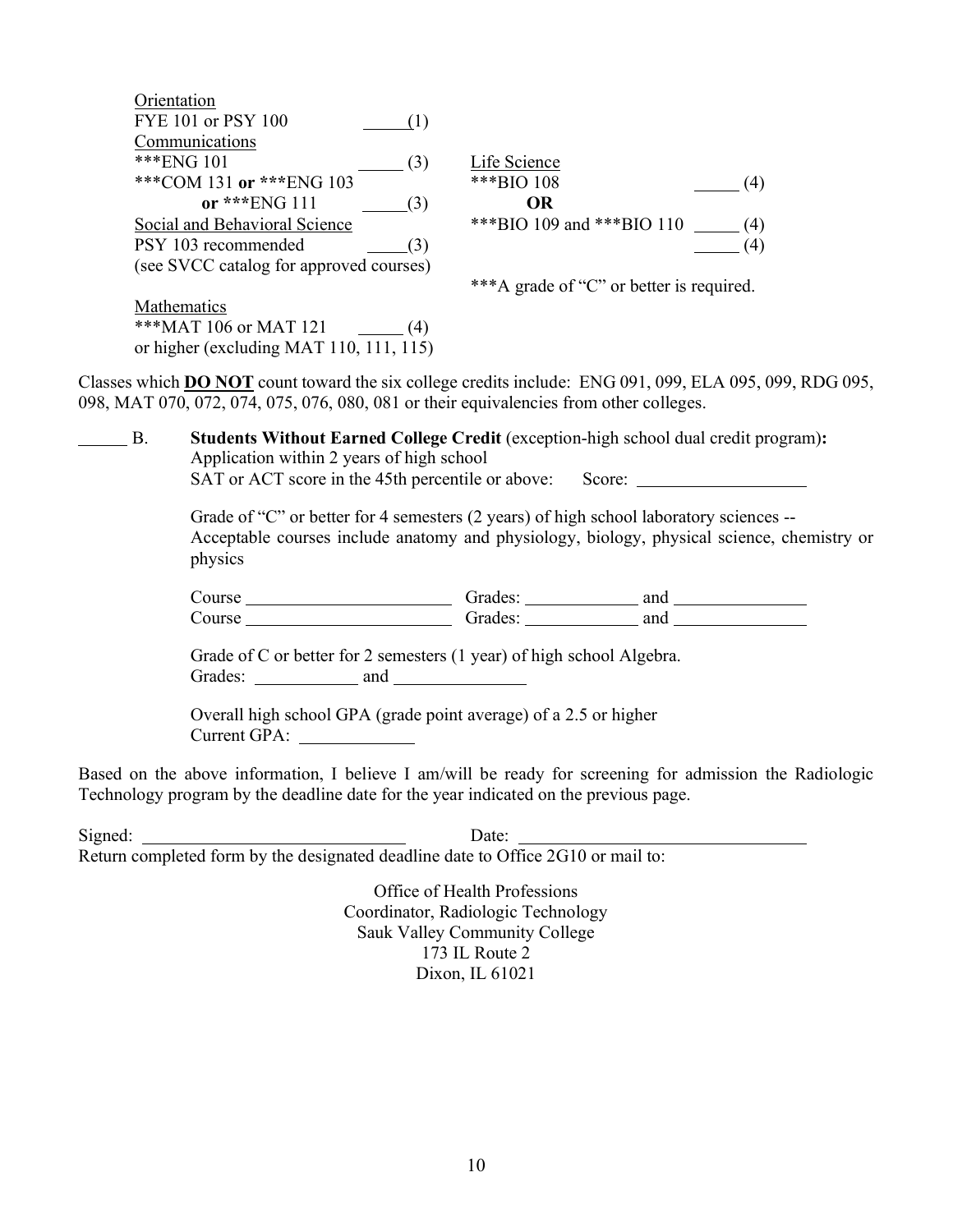#### **Radiologic Technology Point System for Candidate Evaluation**

<span id="page-10-0"></span>A "point system" will be utilized to evaluate all qualified applicants. Applicants will be awarded points for the following criteria:

- 1. Grades received in required Algebra and Biology courses.
- 2. Two Recommendation Forms
- 3. Bonus points are awarded for:
	- a. *Additional* lab science/math courses.
	- b. Applicable AP or CLEP exam results.
	- c. Completion of all required general education courses.
	- d. TEAS test score
	- e. Waiting List re-applicants who met the March 1or June 1 deadline of the previous year.

How points are awarded:

1. Grades received in Algebra and Biology courses:

| BIO 108, 109, 110          | 4 points | 3 points | 2 points |
|----------------------------|----------|----------|----------|
| AP math/science courses    | 4 points | 3 points | 2 points |
| Math 106                   | 4 points | 3 points | 2 points |
| Math $121$ , 240 or higher | 5 points | 4 points | 3 points |

Algebra

- MAT 106 or MAT 121 or higher (the course with the highest grade will receive initial points, if additional courses are completed, they will be used for bonus points)
- An equivalent course at another college/university
- For applicants without earned college credit valid ACT or COMPASS scores with course placement of Math 121 or higher will receive 2 points.

Biology (only one option can be used for awarding points)

- Grade of "C" or better in BIO 108 or BIO 109 or BIO 110 at SVCC **(initial course completed)**
- Grade of "C" or better in an equivalent course at another college/university
- 2. Recommendation Forms will be evaluated. Applicants may receive up to a total of five (5) points for positive recommendations.

| 101 positi v 1 <b>00</b> chambert and s<br>Course completed with "C" or higher | Bonus points |
|--------------------------------------------------------------------------------|--------------|
| <b>RAD 100</b>                                                                 |              |
| Humanities/Fine Arts Gen Ed (IAI). Limit 2 points.                             |              |
| MAT 121, 240 or higher                                                         |              |
| PHY 175 or higher                                                              |              |
| BIO 109, 110, 111                                                              |              |
| CHE 103 or higher                                                              |              |
| All general education courses completed                                        |              |
| TEAS score 70 or above                                                         | ำ            |
| TEAS score 60 - 69                                                             |              |
| Reapplication from June 1 <sup>st</sup> deadline previous year                 |              |
| Reapplication from March 1 <sup>st</sup> deadline previous year                |              |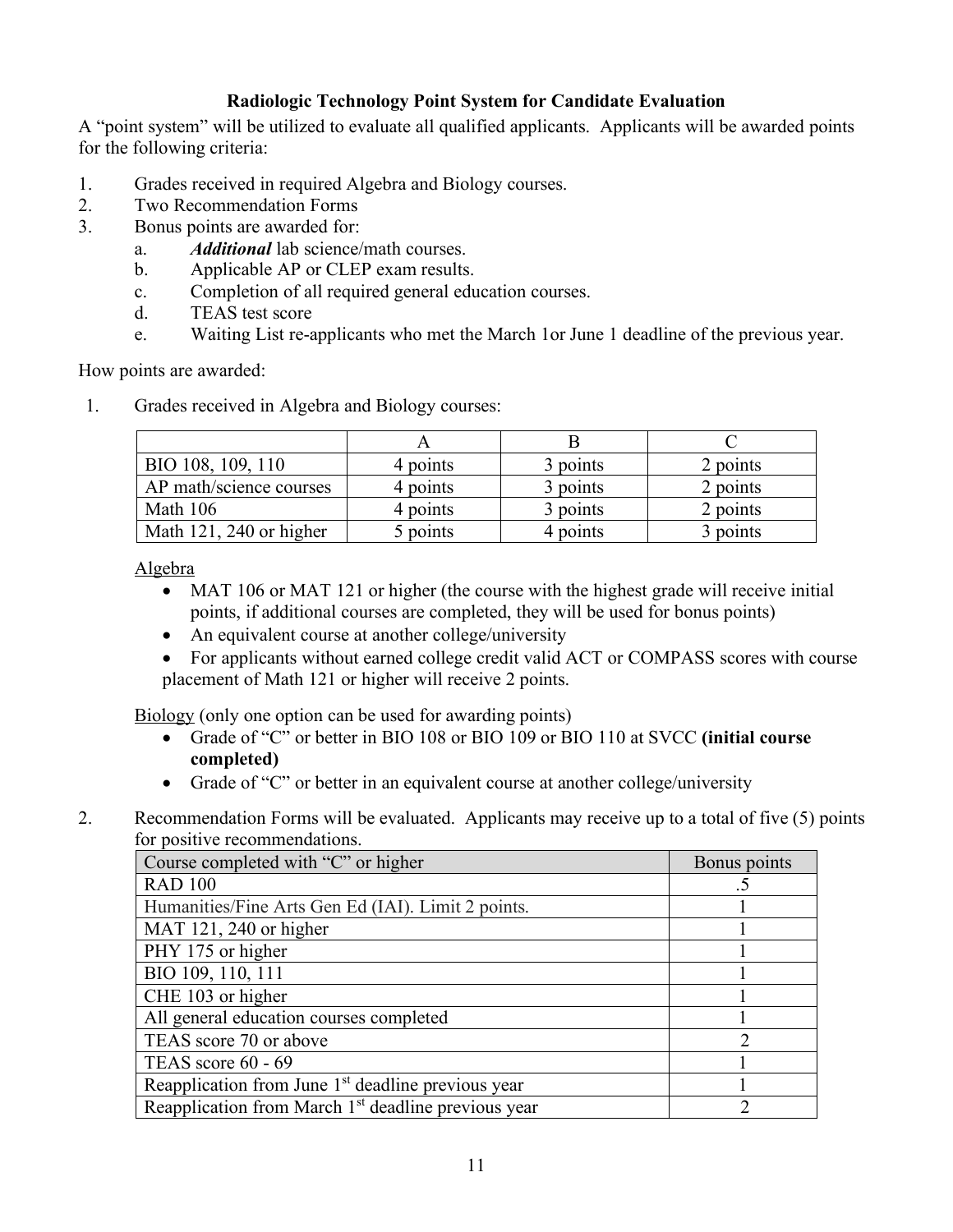3. Bonus Points: Bonus points are not awarded for courses used to fulfill General Education Requirements. Courses must be completed before application deadline. One bonus point for each *additional* lab science/math.

| <b>College Course Equivalents</b> |                 |                    |                       |                  |  |
|-----------------------------------|-----------------|--------------------|-----------------------|------------------|--|
| <b>Subject to change</b>          |                 |                    |                       |                  |  |
| <b>SVCC Course</b>                | <b>IVCC</b>     | <b>Rock Valley</b> | <b>Blackhawk-East</b> | <b>Highland</b>  |  |
| <b>BIO 108</b>                    | N/A             | <b>BIO 185</b>     | N/A                   | <b>BIOL</b> 120  |  |
| BIO 109/110                       | BIO 1007,       | BIO 281, 282       | BIOLG 145, 146        | <b>BIOL 213,</b> |  |
|                                   | 1008            |                    |                       | 214              |  |
| <b>MATH 106</b>                   | MTH 1003 or     | MTH 100 or         | <b>MATH 112</b>       | MATH 111 or      |  |
|                                   | 1005, 1206      | 120                |                       | 166              |  |
| <b>PSY 103</b>                    | <b>PSY 1000</b> | <b>PSY 170</b>     | <b>PSYC 101</b>       | <b>PSY 161</b>   |  |
| <b>ENG 101</b>                    | <b>ENG 1001</b> | <b>ENG 101</b>     | <b>ENG 101</b>        | <b>ENG 121</b>   |  |
| $ENG$ 103 or                      | ENG 1002 or     | $ENG$ 103 or       | $ENG$ 102 or          | $ENG$ 122 or     |  |
| <b>COM</b>                        | SPH 1001 or     | SPEC 131 or        | SPEC 101 or           | SPCH 191 or      |  |
| 131 or ENG 111                    | <b>ENG 125</b>  | ENG 100/110        | <b>ENG 132</b>        | COMM 101         |  |

#### <span id="page-11-0"></span>**Criminal Background Check**

Sauk Valley Community College Health Professions utilize local health care facilities for student learning. These facilities implement background checks as a means to protect their clients/patients and have the right to extend this criterion to students that would be placed at their institution. Positive criminal background checks will be relayed to the clinical facilities to secure permission for you to participate in patient care at their institution. In the event that a student is denied a clinical practicum by a facility, alternatives for the student will be evaluated. In most cases, the student will be required to withdraw from the Health Professions Program.

The student is responsible for fees associated with the criminal background investigation and providing the requested information to Certified Background. The student will be required to sign a disclosure/release form.

#### <span id="page-11-1"></span>**Personal History Information**

After notified acceptance into the Radiologic Technology Program at Sauk Valley Community College, certain criteria will be required:

- Physical Examination
- Criminal background check
- CPR Certification (Health Care Provider)
- Drug Screening Test (depending on assigned clinical site)
- Documentation of the following immunizations
	- o 2-step TB (current)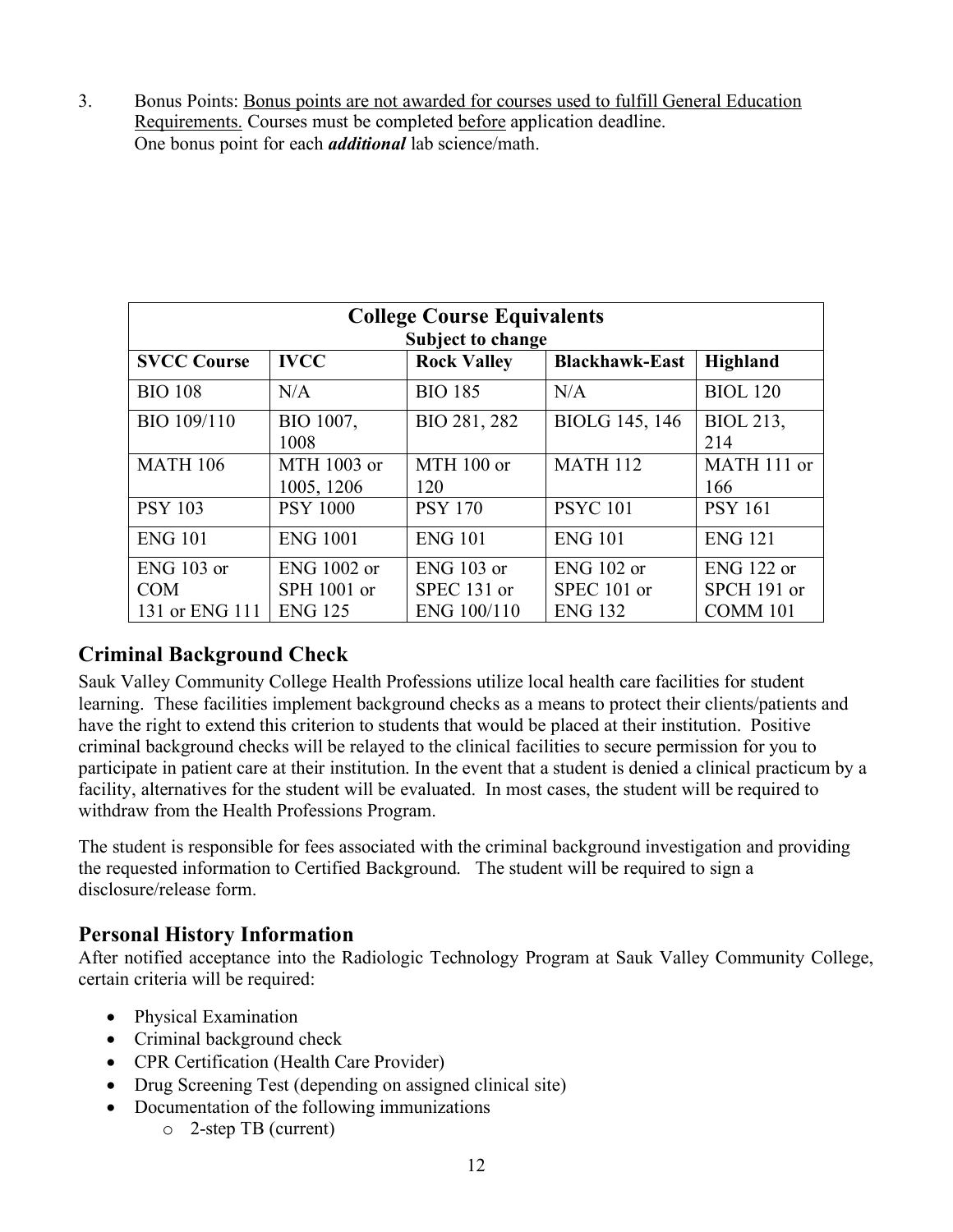- o 2 MMR
- o Series of Hepatitis B shots or signed declination form
- o Varicella
- o Tdap
- o Influenza or signed declination form

NOTE: Evidence of physical and mental ability to effectively execute the duties of Radiologic Technologist will also be required.

#### <span id="page-12-0"></span>**Professional Licensing and Registration Requirements**

Upon completion of the Radiologic Technology program, graduates are eligible to apply to take the licensing examination. All candidates for the licensing examination will be required to provide the following information on the application for licensure and registration.

- 1. Have you been convicted of any criminal offense in any state or in federal court (other than minor traffic violations)? **If yes, attach a statement for each conviction including date and place of conviction, nature of the offense and if applicable, the date of discharge from any penalty imposed.**
- 2. Do you now suffer, have you suffered from, been diagnosed as having, or been treated for any disease or condition which is generally regarded by the medical community as chronic, i.e. (1) alcohol or other substance abuse; (2) mental or emotional disease or condition; (3) physical disease or condition that presently interferes with your ability to practice your profession? **If yes, attach a detailed statement, including an explanation whether or not you are currently under treatment**.
- 3. Have you been denied a professional license or permit, or privilege of taking an examination, or had a professional license or permit disciplined in any way by any licensing authority in Illinois or elsewhere? **If yes, attach a detailed explanation**.
- 4. Have you ever been discharged other than honorably from the armed service or from a city, county, state or federal position? **If yes, attach a detailed explanation.**
- 5. Are you a U.S. citizen **OR** a lawfully admitted alien of the United States?

Providing fraudulent information for the above may be grounds for refusal to issue the registration/license and at the discretion of the American Registry of Radiologic Technologists and the Illinois Department of Nuclear Safety, a review hearing may be required. These agencies will not conduct this hearing until the individual has completed the required program in an approved school and has completed the necessary application forms required by the Illinois Emergency Management Agency, Division of Nuclear Safety and registration by the ARRT. The decision to allow an individual to take the examination for licensure and registration rests with these agencies.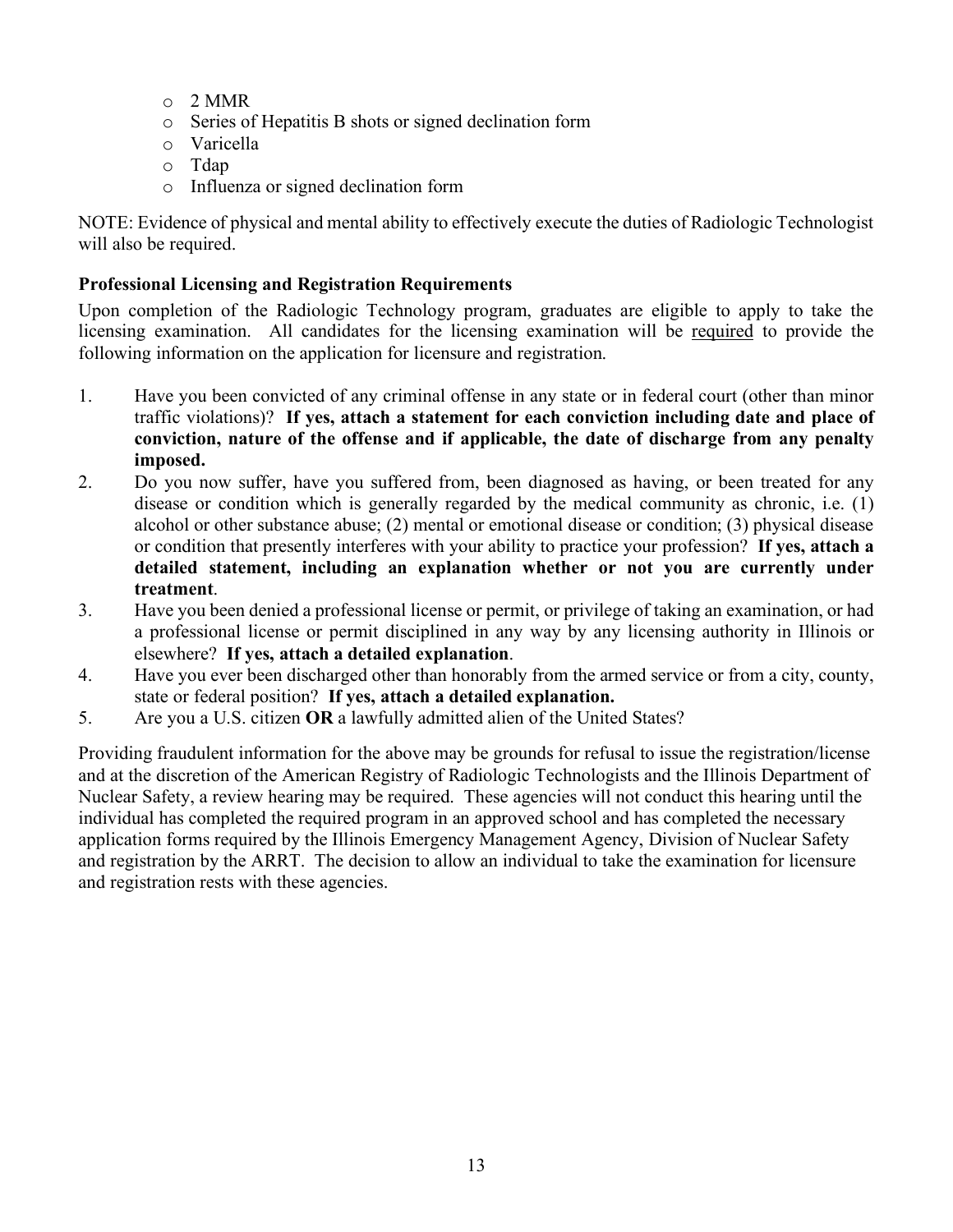#### **SAUK VALLEY COMMUNITY COLLEGE PHYSICAL ABILITY STANDARDS Health Professions Programs**

<span id="page-13-0"></span>The physical demands listed are representative of those that must be met to perform the essential functions in the clinical setting. Exceptions may be made to these requirements based on the principle of reasonable accommodation.

- 1. Must be able to:
	- a) have full range of motion of body joints and fine motor movements of the hands in order to perform finite tasks using the hands.
	- b) constantly stand, walk, reach, handle, feel and talk or hear, taste or smell.
	- c) frequently sit, carry, push, pull, balance and crouch.
	- d) frequently reach (i.e.  $34 66\%$  of the total working day,  $2\frac{2}{3} 5\frac{1}{2}$  hours).
	- e) occasionally stoop and kneel.
	- f) rarely climb (i.e.  $1 5\%$  of the total working day,  $1 24$  minutes).
- 2. Must be able to:
	- a) constantly lift and/or move 35 pounds, 20 pounds and 10 pounds
	- b) occasionally lift and/or move 50 pounds
	- c) rarely lift and/or move 75 pounds.
- 3. Must have the ability to carry objects weighing up to 50 pounds daily.
- 4. Must be able to:
	- a) use the English language to communicate effectively in a clear concise manner in order to be easily understood.
	- b) write in a legible and understandable manner.
- 5. Must be able to:
	- a) see and hear or use prosthetics that will enable these senses to function adequately to ensure that the requirements of the position can be fully met. Must be able to possess far vision acuity, near vision acuity, and peripheral vision on a constant basis.
		- i) possess far vision acuity on an occasional basis, near vision acuity on a constant basis and peripheral vision on a frequent basis.
- 6. Maintain composure when subjected to high stress levels.
- 7. Adapt effectively to environments with high tension to ensure client safety.
- 8. Adapt to irregular working hours.
- 9. Respond quickly to emergency situations in an emotionally controlled manner.
- 10. Is subject to exposure to infectious waste, disease and conditions, including exposure to the AIDS and Hepatitis B viruses.

#### RADIOLOGY STUDENTS ONLY

11. Wear lead protective devices for extended periods of time.

6/95 Rev. 5/12; 5/14

#### <span id="page-13-1"></span>**Disability Statement**

If you have a disability or suspect that you have one and want to request a classroom

accommodation, it is your responsibility to contact the Disability Support Office. Reasonable accommodations will be made after verification from the Coordinator of Disability Support located in Room 1F27, or by calling 815-835-6246.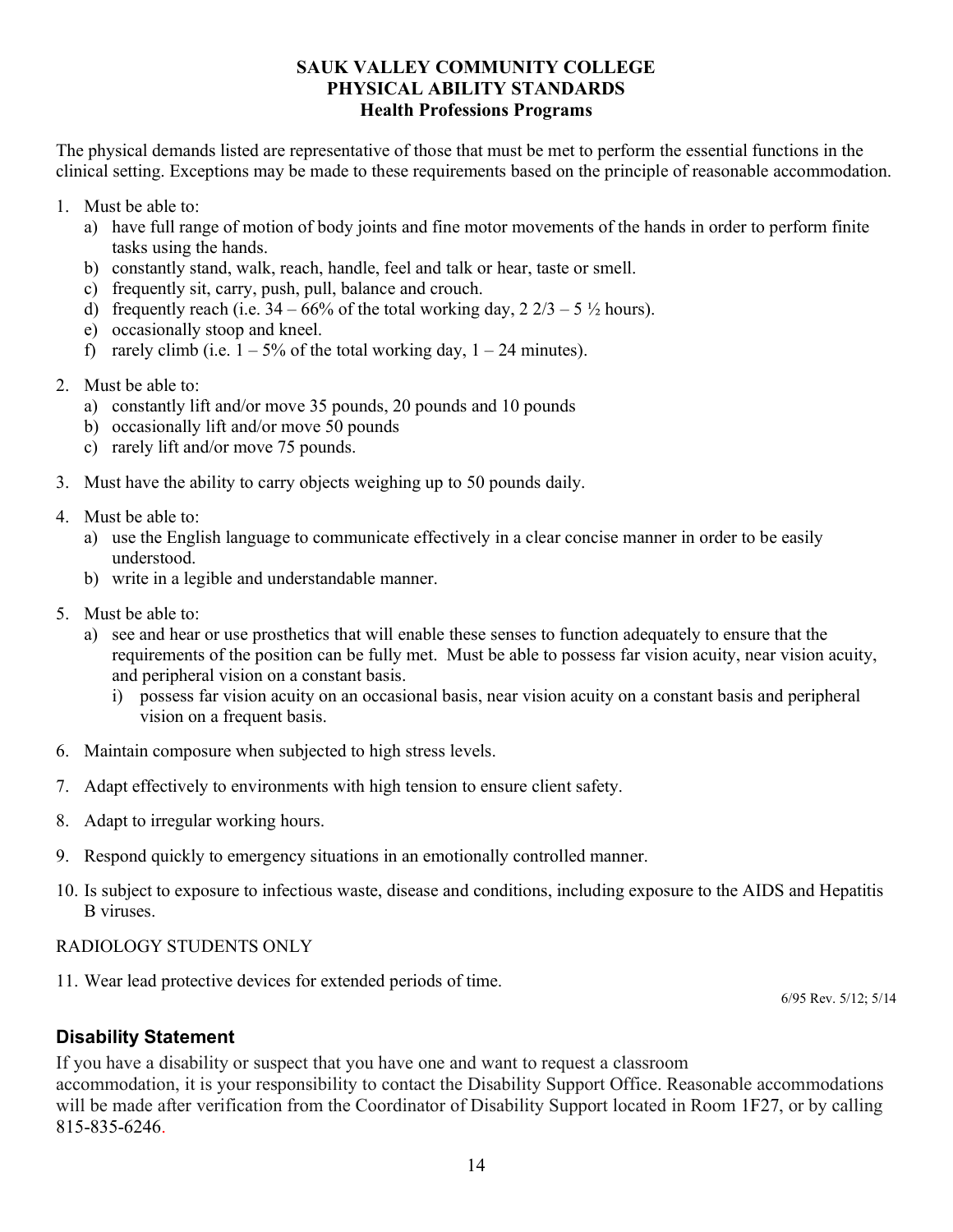#### <span id="page-14-0"></span>**Plagiarism Statement**

As noted in the Radiologic Technology Student Handbook and the Sauk Valley Community College Catalog: "Students at Sauk Valley Community College are expected to demonstrate qualities of morality, honesty, civility, honor and respect. Behavior which violates these standards for which discipline may be imposed includes, but is not limited to, the following:

- 1. Acts of dishonesty, including, but not limited to:
	- a. cheating, which includes but is not limited to:
		- 1) use of any unauthorized assistance, resources or materials in taking quizzes, tests or examinations;
		- 2) dependence upon the aid of sources beyond those authorized by the instructor in writing papers, preparing reports, solving problems, or carrying out other assignments; or
		- 3) the acquisition, without permission, of a test or other academic material belonging to Sauk Valley Community College, to any department, or to any staff.
	- b. plagiarism which includes but is not limited to:
		- 1) use, by paraphrase or direct quotation, of the published or unpublished work of another person without full and clear acknowledgement;
		- 2) unacknowledged use of materials prepared by another person;
		- 3) use of any agency engaged in the selling of term papers or other academic materials.
			- c. furnishing false information to any College official, faculty member or office.
			- d. forgery, alteration or misuse of any College document, record, form, or instrument of identification.
			- e. alteration or sabotage of another student's work, such as tampering with laboratory experiments.
			- f. tampering with the election of any College-recognized student organization or the student trustee election.

#### **A grade of "0" will be recorded for any assignment which involves plagiarism and further discipline may be imposed as outlined in the college catalog.**

### <span id="page-14-1"></span>**Non-Discrimination in Employment and Student Relations**

Sauk Valley Community College is an equal opportunity employer and is committed to an effective policy of non-discrimination and equal opportunity in all employee and student relations. Except to the extent and subject to the exemptions permitted by law, no qualified employee or student shall be excluded from the employment or educational opportunity, be denied benefits, or be subjected to discrimination on the basis of race, color, religion, national origin, ancestry, age, sex, sexual orientation (as that term is defined in the Illinois Human Rights Act), marital status, handicap, military status or unfavorable discharge from military service classified as RE-3 or the equivalent thereof.

## <span id="page-14-2"></span>**Sexual Discrimination and Sexual Misconduct Policy (Title IX)**

Sauk Valley Community College does not tolerate sex or gender discrimination, including sexual misconduct such as sexual harassment and sexual assault, stalking, and intimate partner violence. These behaviors are harmful to the well-being of our community members, the learning/working environment, and collegial relationships among our students, faculty, and staff. All forms of prohibited conduct under this policy are regarded as serious College offenses, and violations will result in discipline, including the possibility of separation from the College. State and federal laws also address conduct that may meet the College's definitions of prohibited conduct, and criminal prosecution may take place independently of any disciplinary action instituted by the College.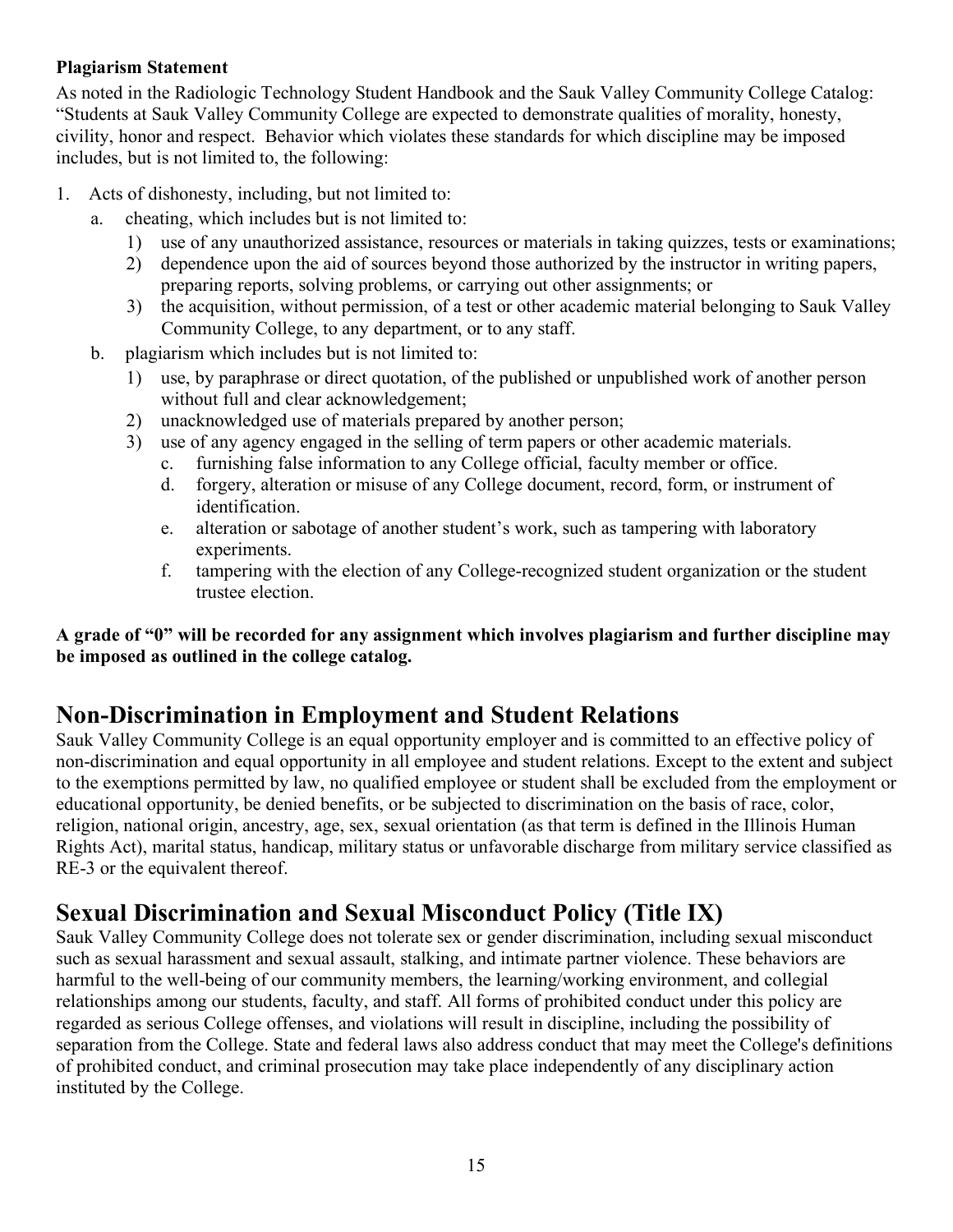Title IX of the Education Amendments of 1972 prohibits discrimination on the basis of sex or gender in the College's programs and activities. The College will respond to complaints or reports about prohibited conduct with measures designed to stop the behavior, eliminate any such gender discrimination, prevent the recurrence of the prohibited conduct, and remediate any adverse effects of such conduct on campus or in College-related programs or activities.

SVCC encourages anyone experiencing sexual discrimination or misconduct to talk to someone about what happened, so support/resources can be provided and the college can also respond appropriately. A student wishing to report an incident or having questions about College policies and procedures regarding Title IX, should contact the College's Title IX Coordinator, more information: [https://www.svcc.edu/about/policies/title](about:blank)[ix-policy.html.](about:blank)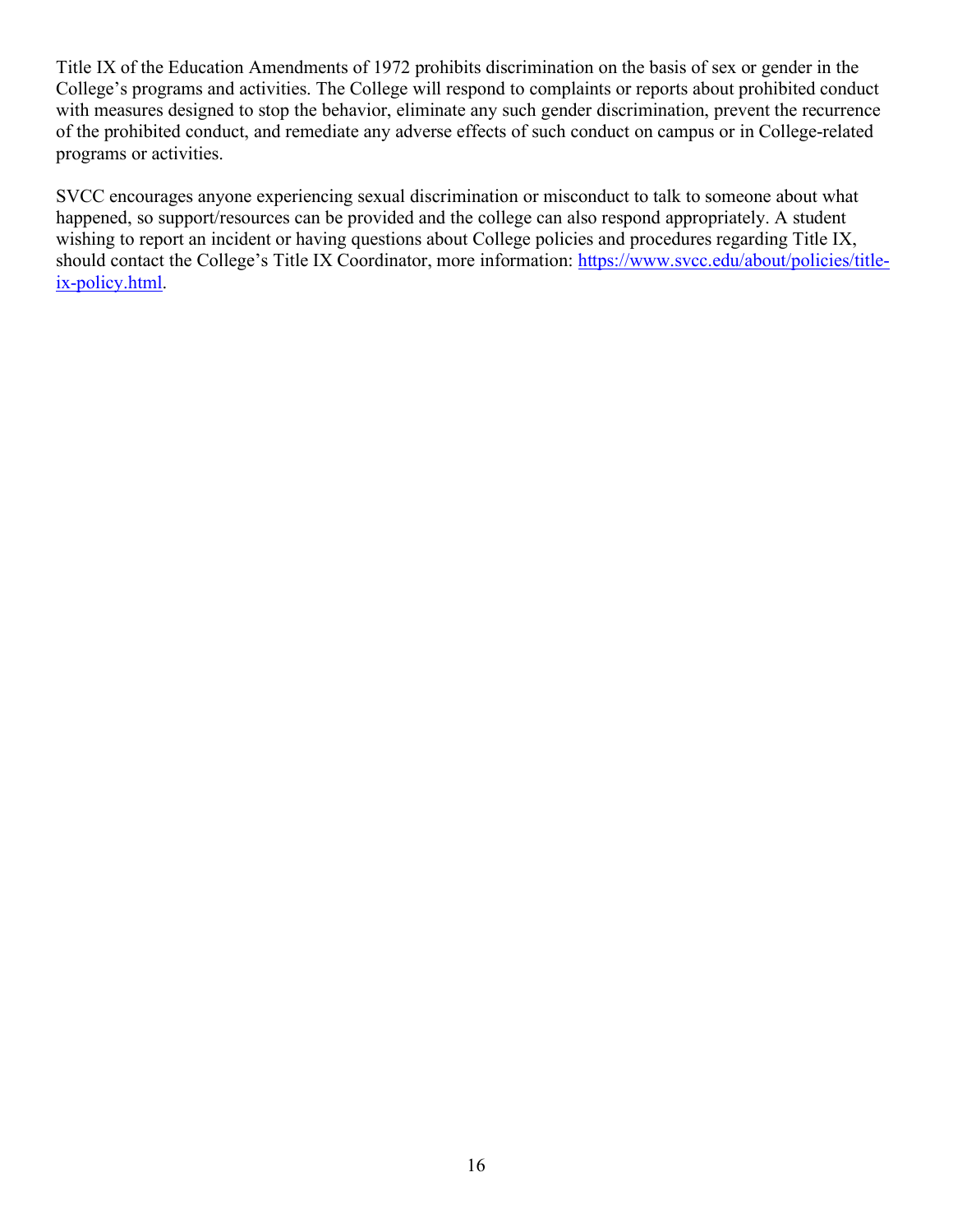## **RECOMMENDATION FORM**

<span id="page-16-0"></span>The Radiography Candidate should complete information below before submitting to the writer.

| Candidate's Name        |                                                                                                                                                                                                                                                                                                                                              |                                                  |                    |                |   |                |   |
|-------------------------|----------------------------------------------------------------------------------------------------------------------------------------------------------------------------------------------------------------------------------------------------------------------------------------------------------------------------------------------|--------------------------------------------------|--------------------|----------------|---|----------------|---|
|                         | Last                                                                                                                                                                                                                                                                                                                                         | First                                            | Middle             |                |   |                |   |
| "I authorize            | my credential on file with the radiology program."                                                                                                                                                                                                                                                                                           | to write a reference which will become a part of |                    |                |   |                |   |
|                         | I voluntarily waive my right of access to this recommendation under Public Law 93-380 and the Regulations<br>promulgated thereunder so that it may be kept confidential. If this waiver has not been signed, Public Law 93-380 and<br>the Regulations promulgated thereunder permits the inspection of this recommendation by the candidate. |                                                  |                    |                |   |                |   |
| Signature of Applicant: | *Note to Applicant: Please provide the evaluator with an envelope addressed to Office of Health Professions, 173 IL<br>Route 2, Dixon, IL 61021. The evaluator will mail the form directly to Sauk Valley Community College.                                                                                                                 |                                                  |                    |                |   |                |   |
|                         | This section must be completed by a professional reference source, i.e. employer, supervisor, co-worker, instructor, etc.<br>(If you are inclined to list yourself as a <b>friend</b> please do not complete this recommendation. Return it to the applicant.)                                                                               |                                                  |                    |                |   |                |   |
|                         | 1) How long have you known the applicant?                                                                                                                                                                                                                                                                                                    |                                                  |                    |                |   |                |   |
| 2)                      | What is your professional relationship to the applicant?                                                                                                                                                                                                                                                                                     |                                                  |                    |                |   |                |   |
| 3)                      | Do you place full confidence in the applicant's integrity?                                                                                                                                                                                                                                                                                   | Yes                                              | No Please Explain: |                |   |                |   |
| following areas:        | 4) Evaluate the applicant as Excellent (5) Above Average (4), Average (3), Below Average (2), Poor (1) in the                                                                                                                                                                                                                                |                                                  |                    |                |   |                |   |
|                         |                                                                                                                                                                                                                                                                                                                                              |                                                  | 5                  | $\overline{4}$ | 3 | $\overline{2}$ | 1 |
| a.                      | Oral Communication: Expresses self clearly with precision and accuracy.                                                                                                                                                                                                                                                                      |                                                  |                    |                |   |                |   |
| b.<br>grammar.          | Written Communication: Writes clearly with precision and accuracy. Uses correct                                                                                                                                                                                                                                                              |                                                  |                    |                |   |                |   |
| c.                      | Academic Ability: Demonstrates academic competence and aptitude for curriculum.                                                                                                                                                                                                                                                              |                                                  |                    |                |   |                |   |
| d.<br>Motivates others. | Leadership: Takes initiative for own learning and holds self- accountable for performance.                                                                                                                                                                                                                                                   |                                                  |                    |                |   |                |   |
| e.                      | Ethics: Displays honesty, integrity, and ethical behaviors.                                                                                                                                                                                                                                                                                  |                                                  |                    |                |   |                |   |
| f.                      | Empathy: Demonstrates respect, sensitivity and tactfulness in interactions with others.                                                                                                                                                                                                                                                      |                                                  |                    |                |   |                |   |
| g.                      | Reliability: Is dependable, responsible and prompt.                                                                                                                                                                                                                                                                                          |                                                  |                    |                |   |                |   |
| h.                      | Judgment: Displays critical thinking skills, common sense and decisiveness. Learns from<br>past experiences and transfers this learning to new situations.                                                                                                                                                                                   |                                                  |                    |                |   |                |   |
| i.                      | Adaptability: Reacts appropriately to stress. Demonstrates control over own behavior.                                                                                                                                                                                                                                                        |                                                  |                    |                |   |                |   |
| attire.                 | Professional Appearance: Maintains good personal hygiene, appearance, and appropriate                                                                                                                                                                                                                                                        |                                                  |                    |                |   |                |   |
| Comments:               |                                                                                                                                                                                                                                                                                                                                              |                                                  |                    |                |   |                |   |
| Date:                   | <u> 1989 - John Stein, mars and de Brandenburg and de Brandenburg and de Brandenburg and de Brandenburg and de Br</u>                                                                                                                                                                                                                        | Address:                                         |                    |                |   |                |   |
| Print Name:             | <u> 1980 - John Stein, amerikansk politiker (</u> † 1900)                                                                                                                                                                                                                                                                                    |                                                  |                    |                |   |                |   |
| Signature:              |                                                                                                                                                                                                                                                                                                                                              |                                                  |                    |                |   |                |   |
| Position:               |                                                                                                                                                                                                                                                                                                                                              | Phone:                                           |                    |                |   |                |   |